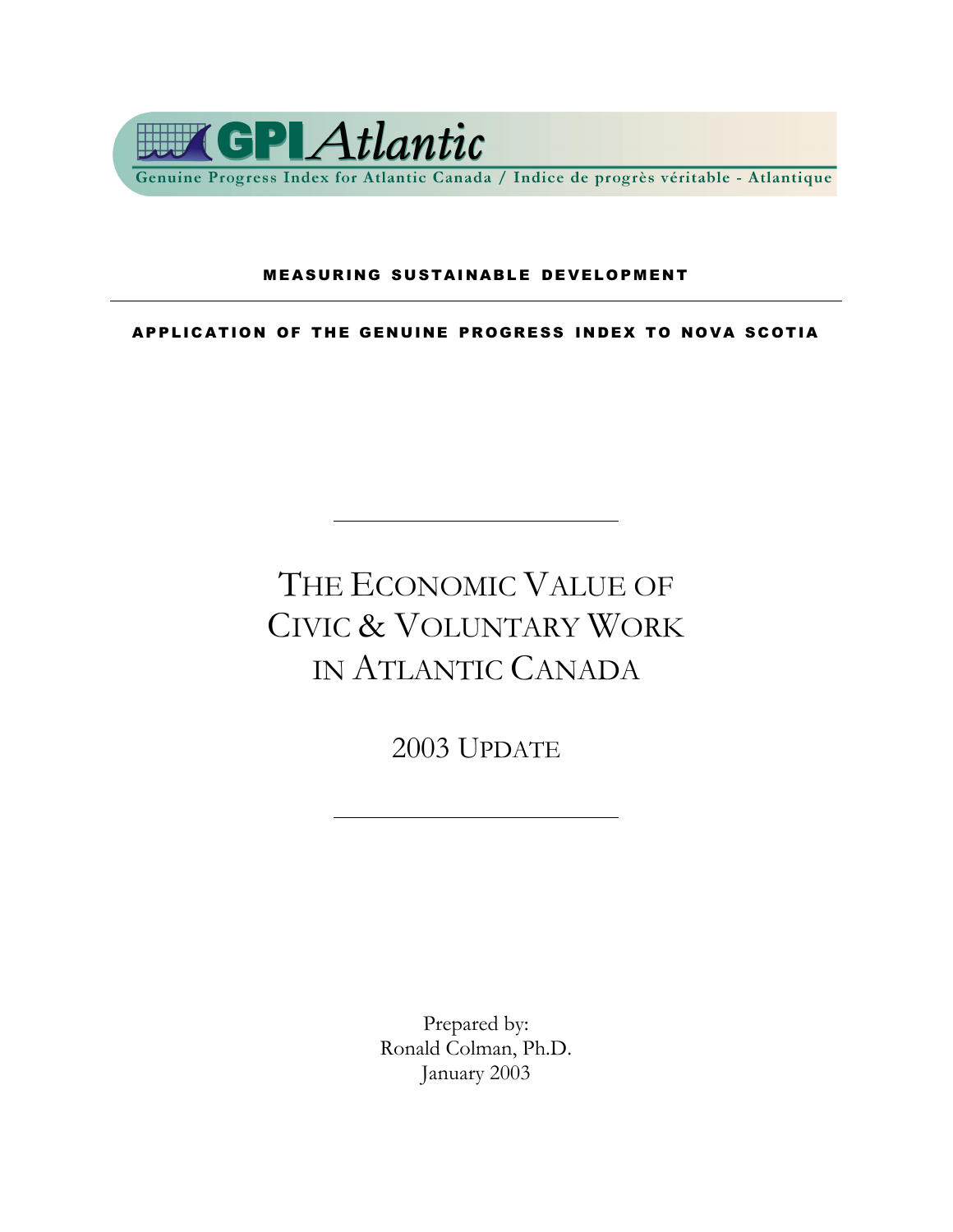GPI Atlantic gratefully acknowledges funding for this report from the Atlantic Centre of Excellence for Women's Health (ACEWH). All interpretations and viewpoints expressed are the sole responsibility of the author and GPI Atlantic and do not necessarily reflect the official policy of the ACEWH.

### ©GPI*Atlantic* and Atlantic Centre of Excellence for Women's Health

Written permission from **GPI***Atlantic* or the Atlantic Centre of Excellence for Women's Health is required to reproduce this report in whole or in part. Copies of this report and of other **GPI***Atlantic* publications may be ordered through the **GPI***Atlantic* web site at www.gpiatlantic.org. For those interested in supporting the work of **GPI***Atlantic*, please see the membership information this web site. The *GPI News* is also available on the website, and contains updates on **GPI***Atlantic* activities, work in progress, latest results, and useful statistics on social, environmental and economic realities. For other Atlantic Centre of Excellence for Women's Health reports, please see the ACEWH web site at www.medicine.dal.ca/mcewh.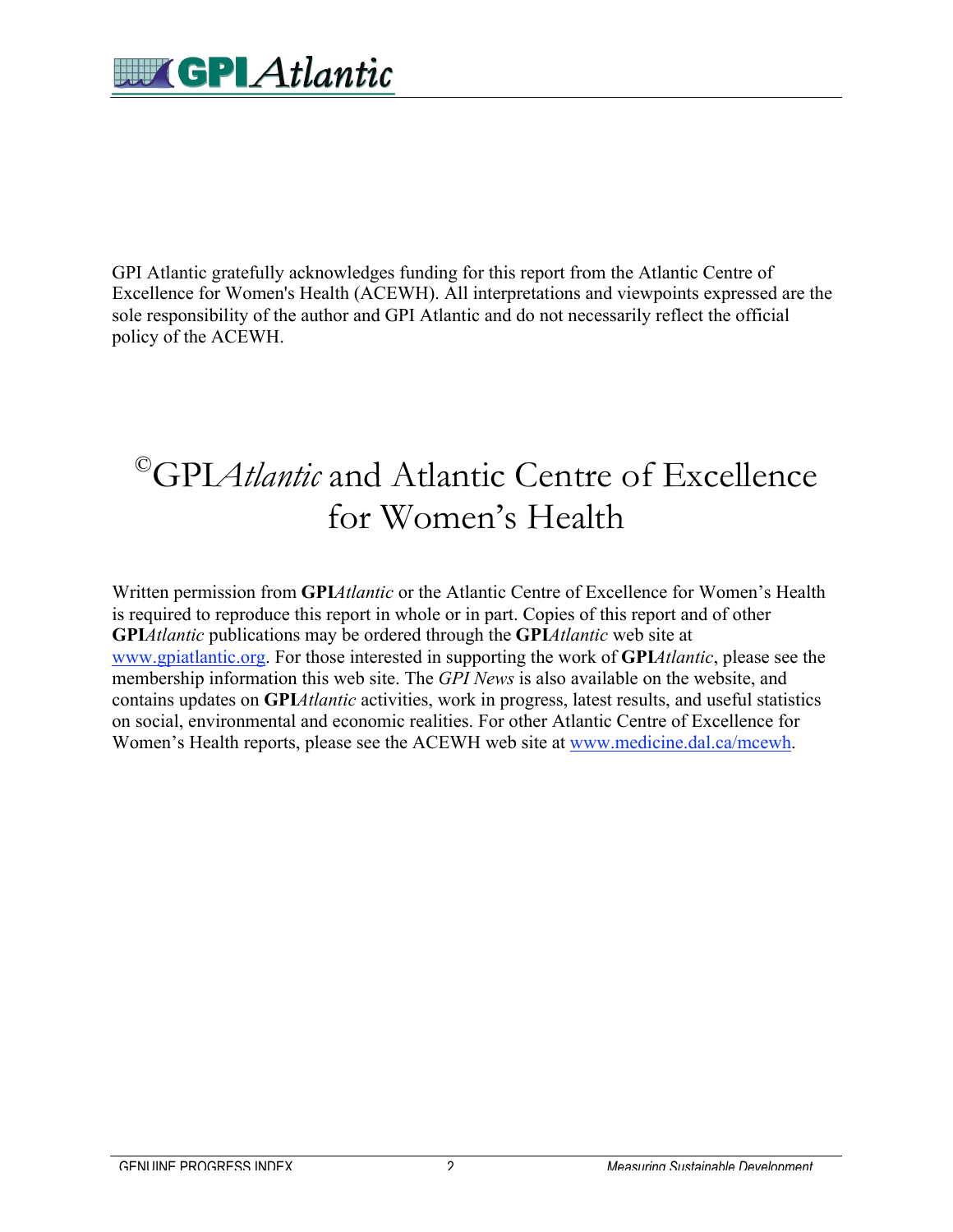

### TABLE OF CONTENTS

### LIST OF TABLES

Table 1. Fewer volunteers putting in longer hours leads to net loss of volunteer services in Canada, increase in Atlantic Canada (formal volunteer organizations 1987-2000) ........8

#### LIST OF FIGURES

Fig. 1. Volunteer Participation Rates (%): Population 15+, Canada and Atlantic Prov., 2000 ....6

Fig. 2. Formal Volunteer Participation Rates: Population 15+, Canada, 1997 & 2000 ...............6

Fig. 3. Volunteer service hours per capita, 2000 (total volunteer hours divided by population)...9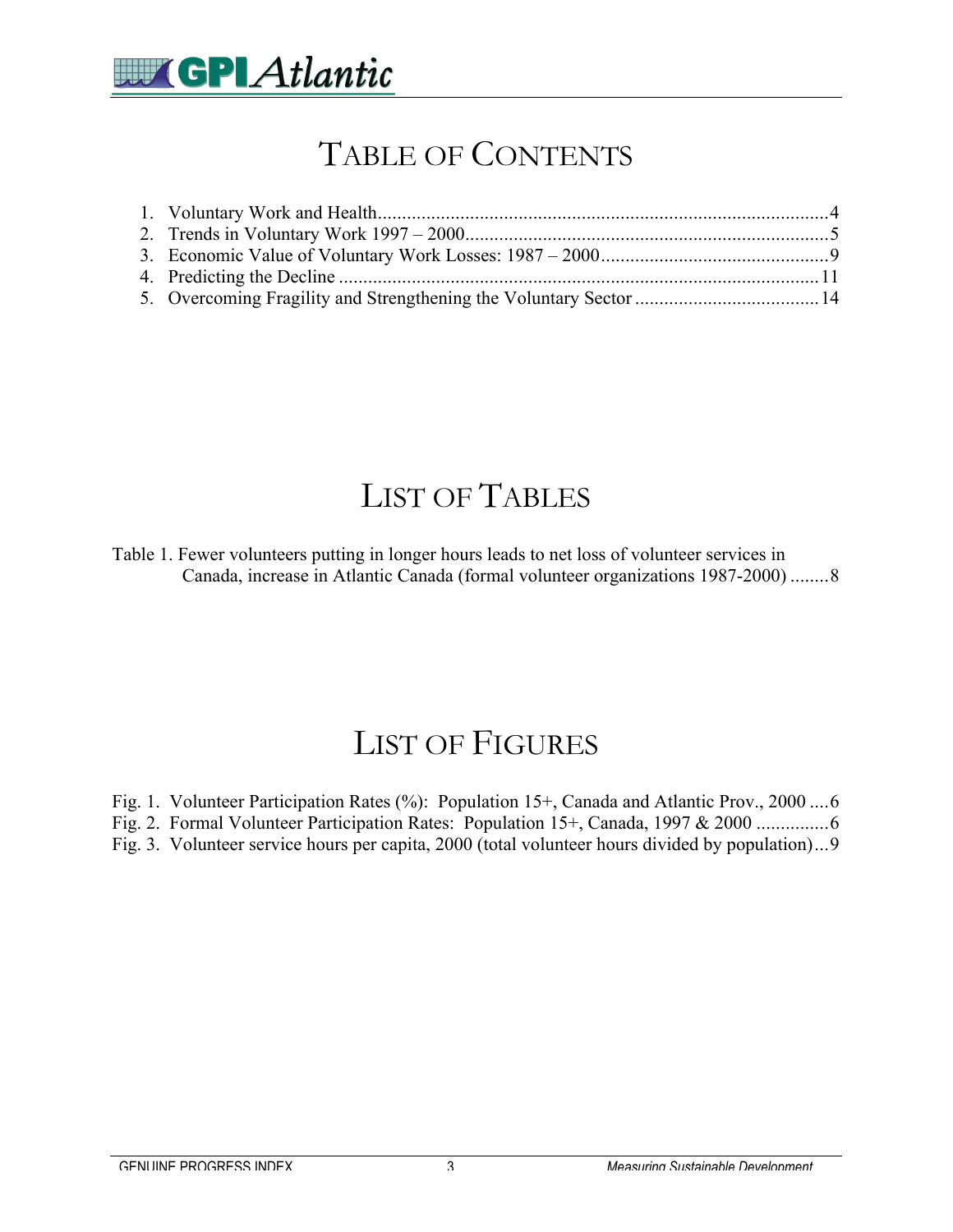## THE ECONOMIC VALUE OF CIVIC & VOLUNTARY WORK IN ATLANTIC CANADA

#### 2003 UPDATE

#### 1. Voluntary Work and Health

Social networks may play as important a role in protecting health, buffering against disease, and aiding recovery from illness as behavioural and lifestyle choices such as quitting smoking, losing weight, and exercising.<sup>1</sup> Newfoundlanders have lower incomes and higher rates of unemployment than the rest of Canada, as well as high levels of behavioural risk factors, all of which are conventionally associated with health problems. Yet they consistently record the highest rates of self-reported excellent and very good health, the highest rates of psychological wellbeing, the lowest stress and depression rates, and the lowest rates of several chronic ailments in the country. It has been suggested that strong communities and social networks may help explain this anomaly. $^{2}$ 

According to Health Canada, social support networks extend from close family and friends to the broader community, and are "reflected in the institutions, organizations and informal giving practices that people create to share resources and build attachments with others."<sup>3</sup> Health Canada uses volunteerism as a key indicator of a "supportive social environment" that can enhance health<sup>4</sup>

"Formal" voluntary activity describes work for charitable, non-profit, and community organizations. "Informal" voluntary work is assistance given directly to individuals, not through any organization, such as shopping, cleaning and doing yard work for a disabled, sick, or elderly neighbour. Given Atlantic Canada's disproportionately large rural population (more than double the Canadian rate), informal voluntary work is particularly important in this region, since many charities and formal service organizations do not have a presence in rural communities.

 $\frac{1}{1}$ <sup>1</sup> See for example: Mustard, J.F., & Frank, J. (1991). The Determinants of Health, (CIAR Publication No. 5) Canadian Institute for Advanced Research, Toronto.

<sup>2</sup> Colman, Ronald (2000), *Women's Health in Atlantic Canada,* Atlantic Centre of Excellence for Women's Health and GPI Atlantic, Halifax, February, 2000, pages 10-11, and 40.

<sup>&</sup>lt;sup>3</sup> Health Canada (1999), *Toward a Healthy Future: Second Report on the Health of Canadians*, Ottawa, page 60.  $\frac{4}{3}$  Health Canadians, Ottawa, page 60.

 $4$  Health Canada (1999), op. cit., pages 60-62.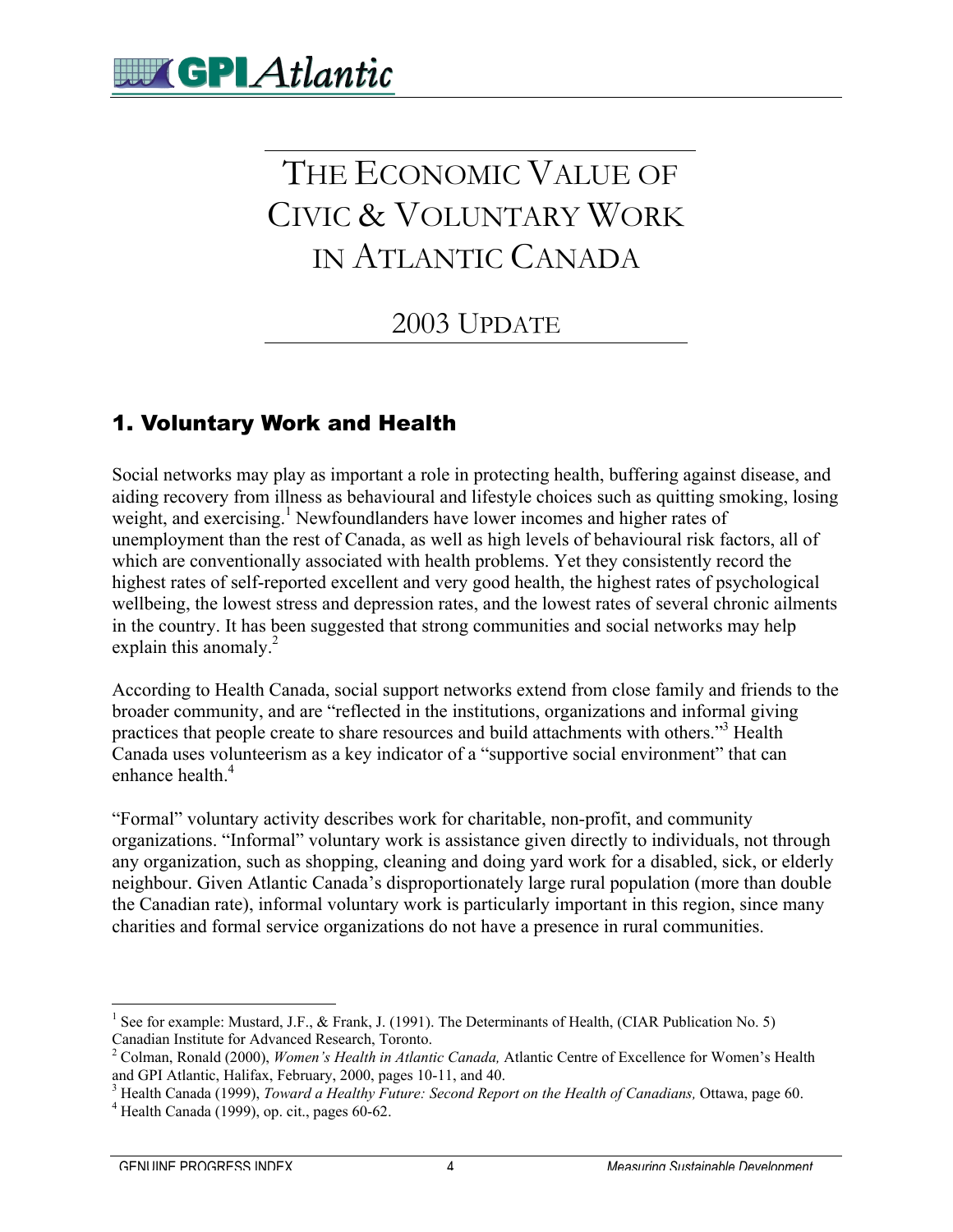# **EV GPL** Atlantic

The 2000 statistical profile on women's health in Atlantic Canada noted that residents of all four Atlantic provinces have the highest volunteer participation rates in the country when both formal and informal voluntary work are counted. They also put in considerably more hours of voluntary work per week than other Canadians, 43% higher than the national average in Nova Scotia, and 33% higher in Newfoundland. Using 1997 and 1998 data, the 2000 report also noted a nationwide decline in both formal and informal voluntary work, with Canadians giving 8.7% fewer hours per capita in 1998 than in 1992. Nova Scotians and Prince Edward Islanders were the only ones to buck that national trend. Although both provinces saw a decline in formal voluntary work, like the rest of the country, they saw a sharp increase in informal voluntary work, leading to a net gain in volunteer hours per capita. $5$ 

Those data have now been updated.

#### 2. Trends in Voluntary Work 1997 – 2000

In 2000, Statistics Canada conducted a National Survey of Giving, Volunteering, and Participating that assessed trends in formal voluntary work to "determine whether the care that Canadians demonstrate for one another, their communities and their environment is growing, remaining stable, or on the wane."<sup>6</sup> Those results, released in August, 2001, allow us to update the formal voluntary work numbers from the 2000 women's health report, which are based on similar earlier surveys in 1987 and 1997. Statistics Canada's next assessment of trends in combined formal and informal voluntary work will be the 2004 General Social Survey, for which results should become available at the end of 2005.

The 2000 survey results indicate that more women than men volunteer, both in Canada as a whole and in the Atlantic provinces in particular. The four Atlantic provinces have higher than average rates of formal voluntary work (Figure 1).

The results also show a continuing sharp decline in formal voluntary work throughout Canada. Nationwide, 12.8% fewer Canadians volunteered in 2000 than in 1997, and the volunteer participation rate dropped from 31% to 27% of Canadians. There were parallel declines among both men and women. Despite a 2.5% growth in population, there were 960,000 fewer Canadian volunteers in 2000 than there were in 1997. However, the remaining volunteers picked up some of the slack and increased their own volunteer hours by 8.7%. Thus the total number of hours volunteered in Canada declined by  $5\%$  in just three years (Figure 2).<sup>7</sup>

 5 Colman, Ronald (1998, with updates in 1999 and 2000), *The Economic Value of Civic and Voluntary Work in Nova Scotia,* GPI Atlantic, Halifax; and see Colman (2000), *Women's Health in Atlantic Canada,* pages 42-46. <sup>6</sup>

 Hall, Michael, Larry McKeown, and Karen Roberts, *Caring Canadians, Involved Canadians: Highlights from the 2000 National Survey of Giving, Volunteering and Participating,* Statistics Canada, catalogue, no. 71-542-XPE, Ottawa, August, 2001, page 5.

 $<sup>7</sup>$  Hall et al. (2001), op. cit, pp. 11 ff.</sup>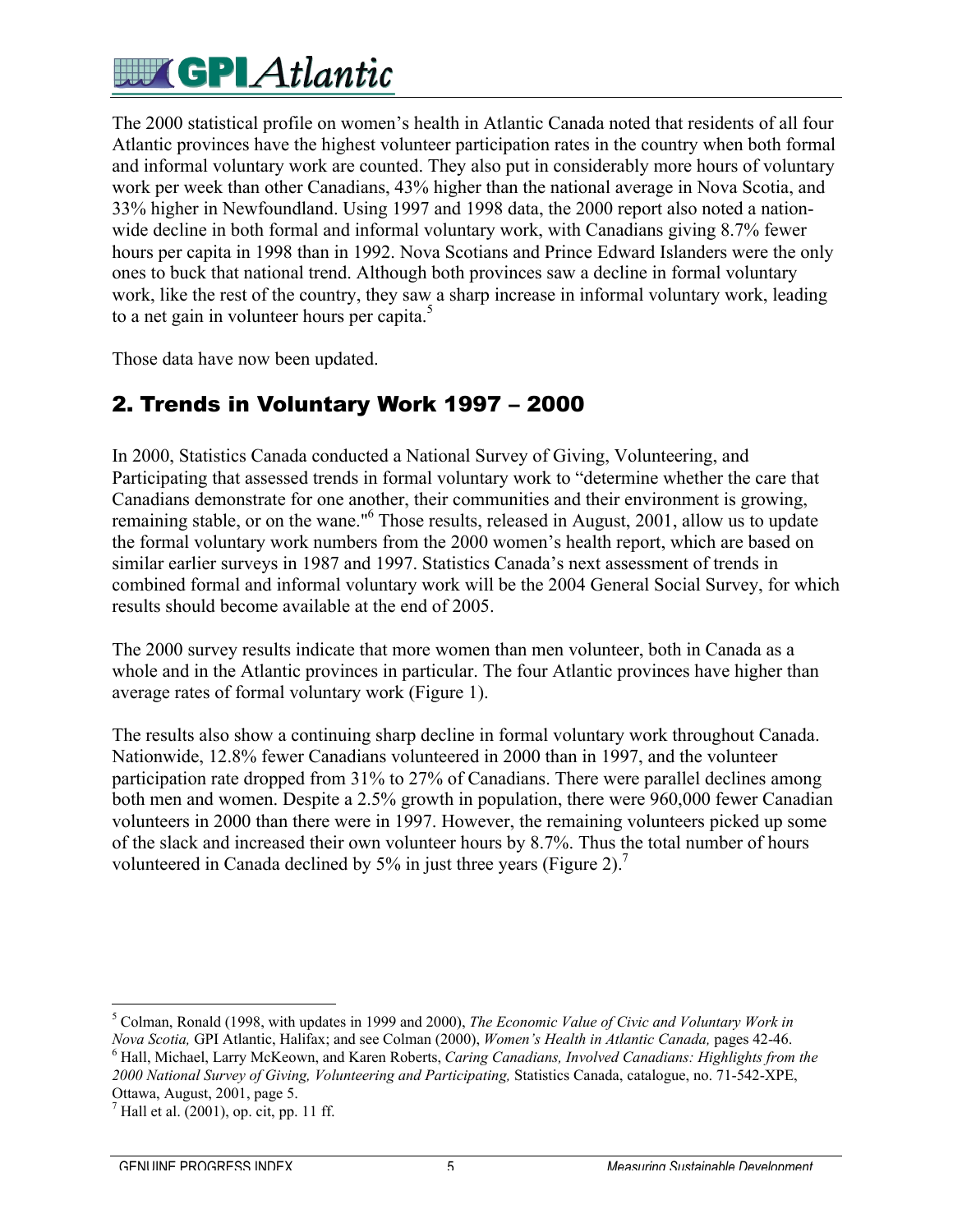## **WEIGPLAtlantic**

#### **Figure 1. Volunteer Participation Rates (%): Population 15+, Canada and Atlantic Provinces, 2000**



Source: Statistics Canada, Caring Canadians, Involved Canadians 2001





Source: Statistics Canada, Caring Canadians, Involved Canadians 2001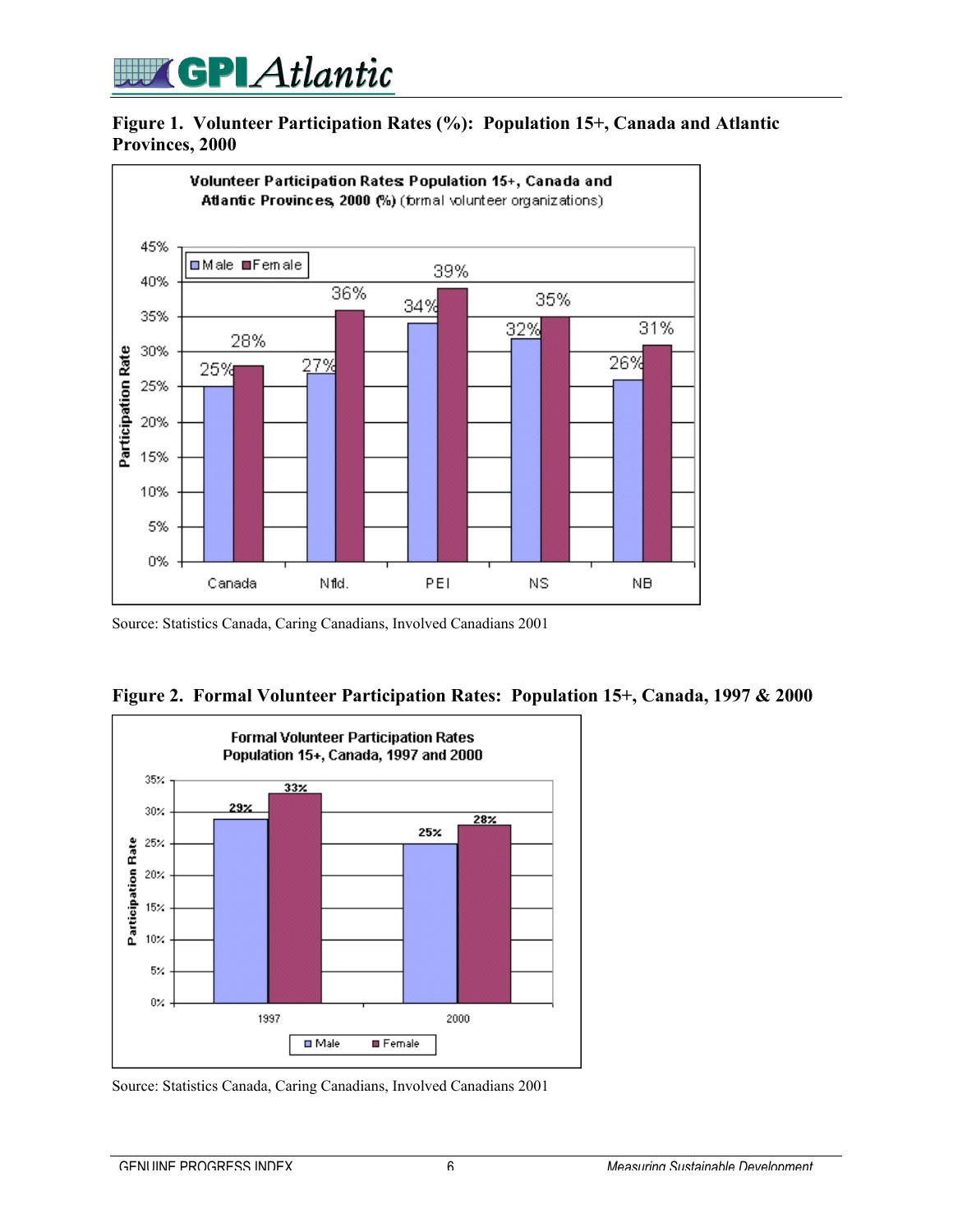# **WEGPLAtlantic**

However these total volunteer numbers underestimate the impact of this decline in volunteerism on those Canadians who benefit most from voluntary activity, such as the elderly, disabled, sick, homeless, youth in need, abused women and children, and other vulnerable groups. From the perspective of the beneficiaries of voluntary work, the most accurate measure of progress is volunteer service hours offered per capita, taking into account changes in population rather than just the absolute number and hours of volunteers. From that perspective, volunteer hours per capita declined by 6.3% between 1997 and 2000. In other words, on a per capita basis, Canadians received 6.3% fewer volunteer services in 2000 than they did in 1997 (Table 1). $8$ 

On the whole, Atlantic Canadians bucked that national trend in 2000, and they did so dramatically. Only four provinces in Canada *increased* their per capita formal volunteer service hours between 1997 and 2000 – Newfoundland (by 45%), Prince Edward Island (by 50%), Nova Scotia (by 18%), and Saskatchewan (by 3%). But this is not particularly cause for celebration. In all these provinces, except for PEI, the increase was entirely achieved by fewer volunteers putting in longer hours. Only PEI saw a modest increase in the number of volunteers, with 2,000 more Islanders volunteering in 2000 than in 1997. Newfoundland and Labrador had 12,000 fewer volunteers in 2000 than in 1997; Nova Scotia had 30,000 fewer; and New Brunswick had 34,000 fewer, the second largest percentage drop in the country after Ontario in number of volunteers. In total, Atlantic Canada had 74,000 fewer volunteers in 2000 than it did in 1997.

To compensate for this decline, volunteers in all four Atlantic provinces increased their contribution more dramatically, as measured by hours per volunteer, than volunteers in any other province. The remaining Atlantic volunteers worked 51% more hours in Newfoundland, 46% more in PEI, 32% more in Nova Scotia, and 16% more in New Brunswick.

Atlantic Canadian volunteers now work longer hours than volunteers in any other province. Newfoundland volunteers put in the longest hours of any volunteers in Canada, 28% higher than the national average, with New Brunswick volunteers ranking second (17% higher), Nova Scotian volunteers third (15% higher), and Prince Edward Islanders fourth (14% higher). Unfortunately, the longer hours of New Brunswick volunteers were not able to compensate for the 16.3% decline in the *number* of volunteers in that province, leading to a net 2.6% loss in volunteer hours per capita, when population change is taken into account. Nevertheless, New Brunswick still ranks fifth in the country in total volunteer service hours contributed per capita, after PEI, Newfoundland, Nova Scotia and Saskatchewan (Figure 3).

The latest trends indicate a dangerous situation. While Atlantic Canadians can be justly proud of the remarkable strength of the voluntary sector in this region, and of the tremendous contribution that volunteers make to our wellbeing, standard of living, and quality of life, we must recognize that a growing responsibility and burden rests on ever fewer shoulders. A smaller number of dedicated volunteers is being spread increasingly thin, and the danger of volunteer burnout is real.

 $\frac{1}{8}$ <sup>8</sup> Statistics Canada does not provide this calculation, even though it is probably the most accurate measure of the actual impact of the voluntary sector on Canadians, and the key variable in assessing the potential health impacts of volunteerism. Thus GPI Atlantic simply derives volunteer service hours per capita by dividing the total annual volunteer hours (from Hall et al. above) by the total population of Canada and of each province. This takes into account population changes over time.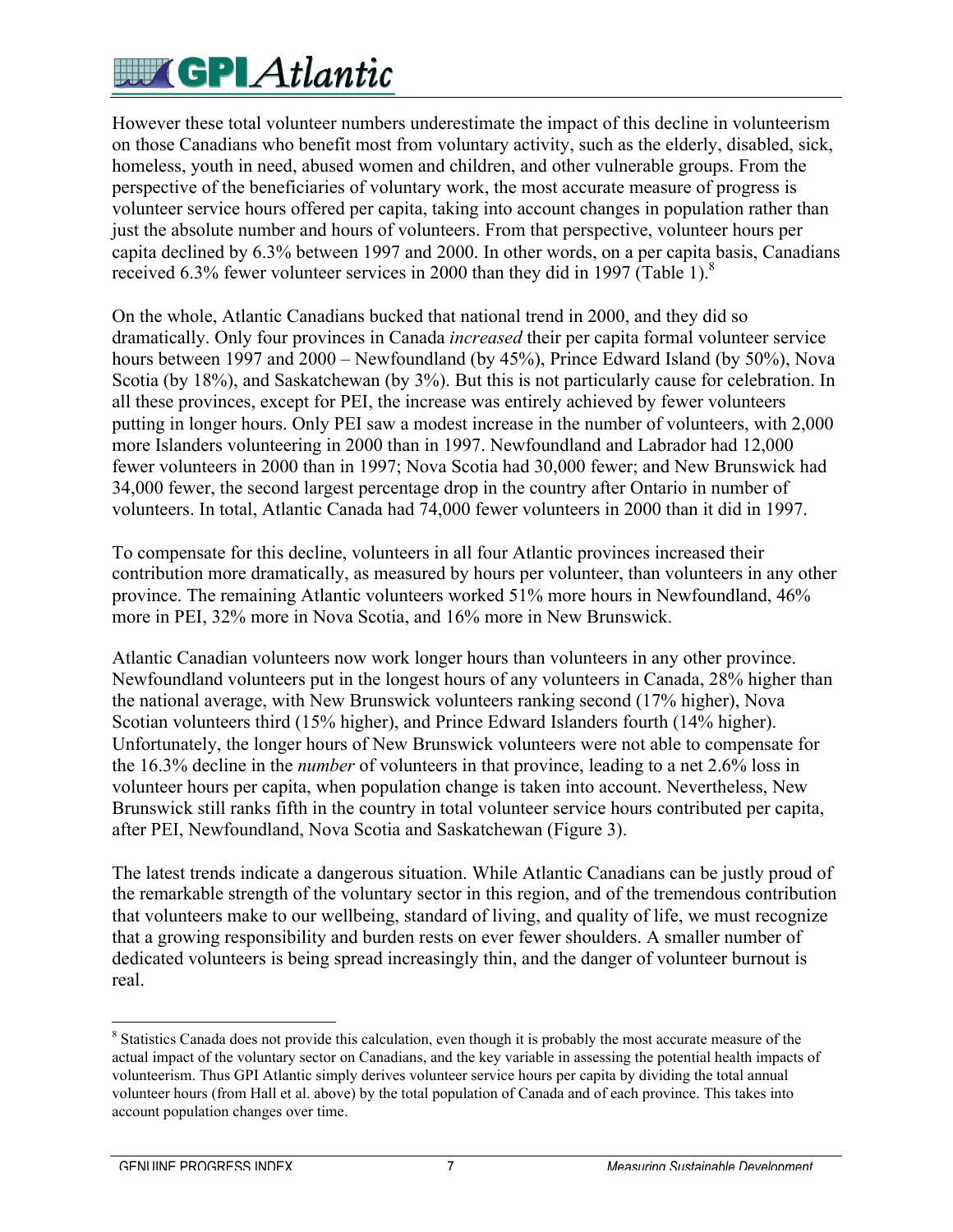| Table 1. Fewer volunteers putting in longer hours leads to net loss of volunteer services in |  |
|----------------------------------------------------------------------------------------------|--|
| Canada, increase in Atlantic Canada (formal volunteer organizations 1987-2000)               |  |

|             |           | <b>Numbers of volunteers</b> | (thousands) |                          | <b>Total annual volunteer hours</b><br>(thousands) |           |           |  |
|-------------|-----------|------------------------------|-------------|--------------------------|----------------------------------------------------|-----------|-----------|--|
|             | 1987      | 1997                         | 2000        | % change<br>1997-2000    | 1987                                               | 1997      | 2000      |  |
| Canada      | 5,337     | 7,472                        | 6,513       | $-12.3%$                 | 1,017,548                                          | 1,108,924 | 1,053,200 |  |
| <b>Nfld</b> | 110       | 150                          | 138         | $-8.0\%$                 | 22,600                                             | 20,494    | 28,600    |  |
| <b>PEI</b>  | 32        | 38                           | 40          | $+5.2\%$                 | 4,669                                              | 4,869     | 7,400     |  |
| N.S.        | 218       | 283                          | 253         | $-10.7%$                 | 40,901                                             | 40,029    | 47,200    |  |
| N.B.        | 162       | 208                          | 174         | $-16.3%$                 | 34,097                                             | 34,121    | 33,000    |  |
| Quebec      | 1,005     | 1,313                        | 1,135       | $-13.6%$                 | 206,911                                            | 196,974   | 180,500   |  |
| Ontario     | 1,870     | 2,890                        | 2,378       | $-17.7%$                 | 352,923                                            | 421,596   | 393,500   |  |
| Manitoba    | 303       | 344                          | 312         | $-9.3%$                  | 48,748                                             | 44,763    | 43,700    |  |
| Sask.       | 276       | 361                          | 323         | $-10.5%$                 | 50,497                                             | 48,311    | 49,700    |  |
| Alberta     | 701       | 878                          | 913         | $+4.0%$                  | 121,035                                            | 128,323   | 127,000   |  |
| B.C.        | 661       | 1,005                        | 845         | $-15.9%$                 | 135,166                                            | 169,443   | 142,600   |  |
|             |           |                              |             | Average annual hours per | Volunteer service hours per capita                 |           |           |  |
|             | volunteer |                              |             | (total population)       |                                                    |           |           |  |
|             | 1987      | 1997                         | 2000        | % change<br>1997-2000    | 1987                                               | 1997      | 2000      |  |
| Canada      | 191       | 149                          | 162.0       | $+8.7%$                  | 38.3                                               | 36.5      | 34.2      |  |
| <b>Nfld</b> | 206       | 137                          | 207.2       | $+51.2%$                 | 39.2                                               | 36.7      | 53.2      |  |
| <b>PEI</b>  | 148       | 127                          | 185.0       | $+45.7%$                 | 36.2                                               | 35.5      | 53.3      |  |
| N.S.        | 188       | 141                          | 186.6       | $+32.3%$                 | 45.6                                               | 42.3      | 50.1      |  |
| N.B.        | 211       | 164                          | 189.7       | $+15.7%$                 | 46.6                                               | 44.8      | 43.7      |  |
| Quebec      | 206       | 150                          | 159.0       | $+6.0\%$                 | 30.4                                               | 26.5      | 24.5      |  |
| Ontario     | 189       | 146                          | 165.5       | $+13.4%$                 | 36.4                                               | 36.8      | 33.6      |  |
| Manitoba    | 161       | 130                          | 140.1       | $+7.8%$                  | 44.2                                               | 39.2      | 38.1      |  |
| Sask.       | 183       | 134                          | 153.9       | $+14.9%$                 | 49.2                                               | 47.3      | 48.6      |  |
|             |           |                              |             |                          |                                                    |           |           |  |
| Alberta     | 172       | 146                          | 139.1       | $-4.7%$                  | 49.5                                               | 44.9      | 42.2      |  |

**Notes:** (1) Figures for absolute volunteer numbers and annual volunteer hours do not account for population increases. (2) Hall *et al* provide rounded numbers only for total volunteer hours.

**Sources**: Statistics Canada, *Caring Canadians, Involved Canadians,* catalogue no. 71-542-XPE, 1998; Doreen Duchesne, Statistics Canada, *Giving Freely: Volunteers in Canada,* catalogue no. 71-535, no. 4, 1989; Hall, Michael, Larry McKeown, and Karen Roberts, *Caring Canadians, Involved Canadians: Highlights from the 2000 National Survey of Giving, Volunteering and Participating,* Statistics Canada, catalogue, no. 71-542-XPE; Ross, David, *Economic Dimensions of Volunteer Work in Canada,* Department of the Secretary of State of Canada, January, 1990, page 11; Colman, Ronald, *The Economic Value of Civic and Voluntary Work in Nova Scotia*, GPI Atlantic, Halifax, July, 1998; Statistics Canada, *Quarterly Demographic Statistics, July – September, 1997,* catalogue no. 91-002-XPB; Statistics Canada, *Provincial Economic Accounts, Annual Estimates, 1996,* catalogue no. 13-213-PPB, population, page 167; Statistics Canada, *CANSIM II* database, table 051-0001.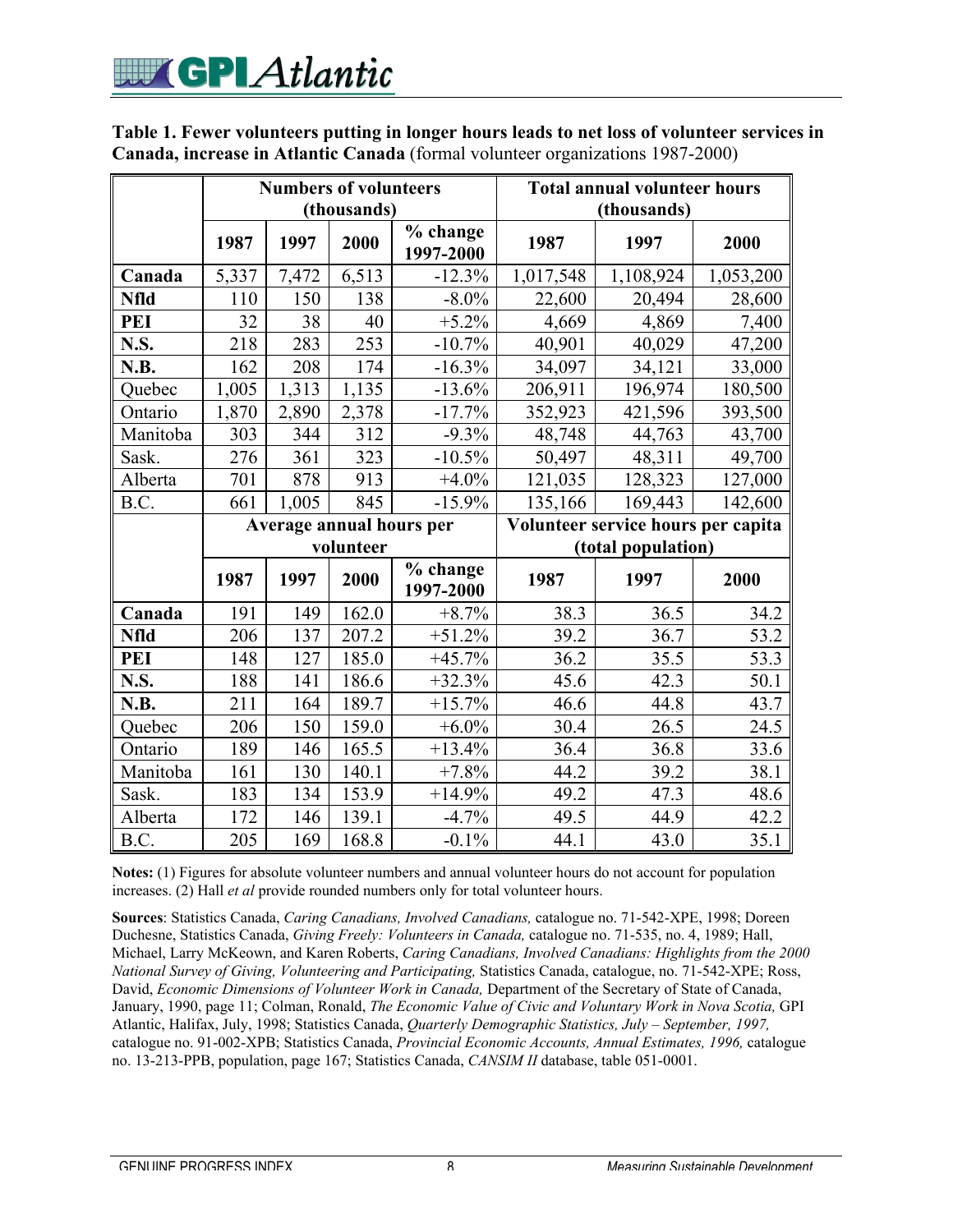## **GPLAtlantic**

#### **Figure 3. Volunteer service hours per capita, 2000 (total volunteer hours divided by population)**



Source: Statistics Canada, Caring Canadians, Involved Canadians 2001

#### As Statistics Canada notes:

*"Such reliance on a small minority of the population to provide the bulk of volunteer time and charitable donations may be a source of vulnerability for charitable and non-profit organizations and the people they serve. Any decline in number among this small core group of contributors could have dramatic repercussions."*<sup>9</sup>

#### 3. Economic Value of Voluntary Work Losses: 1987 – 2000

The 1997-2000 trend continues the decline in formal voluntary service hours received by Canadians that was first observed between 1987 and 1997. Thus, the accelerating 6.3% decline between 1997 and 2000 builds on an earlier 4.7% decline between 1987 and 1997. Cumulatively since 1987, and taking Canada's population increase into account, volunteer service hours per capita have dropped by 10.7% nationwide. Every province in the country, with the exception of Newfoundland, PEI, and Nova Scotia, shared in that decline. Since 1987, Newfoundland increased its volunteer hours per capita by 36%, PEI by 47%, and Nova Scotia by 10%. New Brunswickers, on the other hand, received 6.2% fewer volunteer service hours per capita in 2000 than they did in 1987, in line with the national trend.

<sup>-&</sup>lt;br>9  $<sup>9</sup>$  Hall et al. (2001), op. cit., page 9.</sup>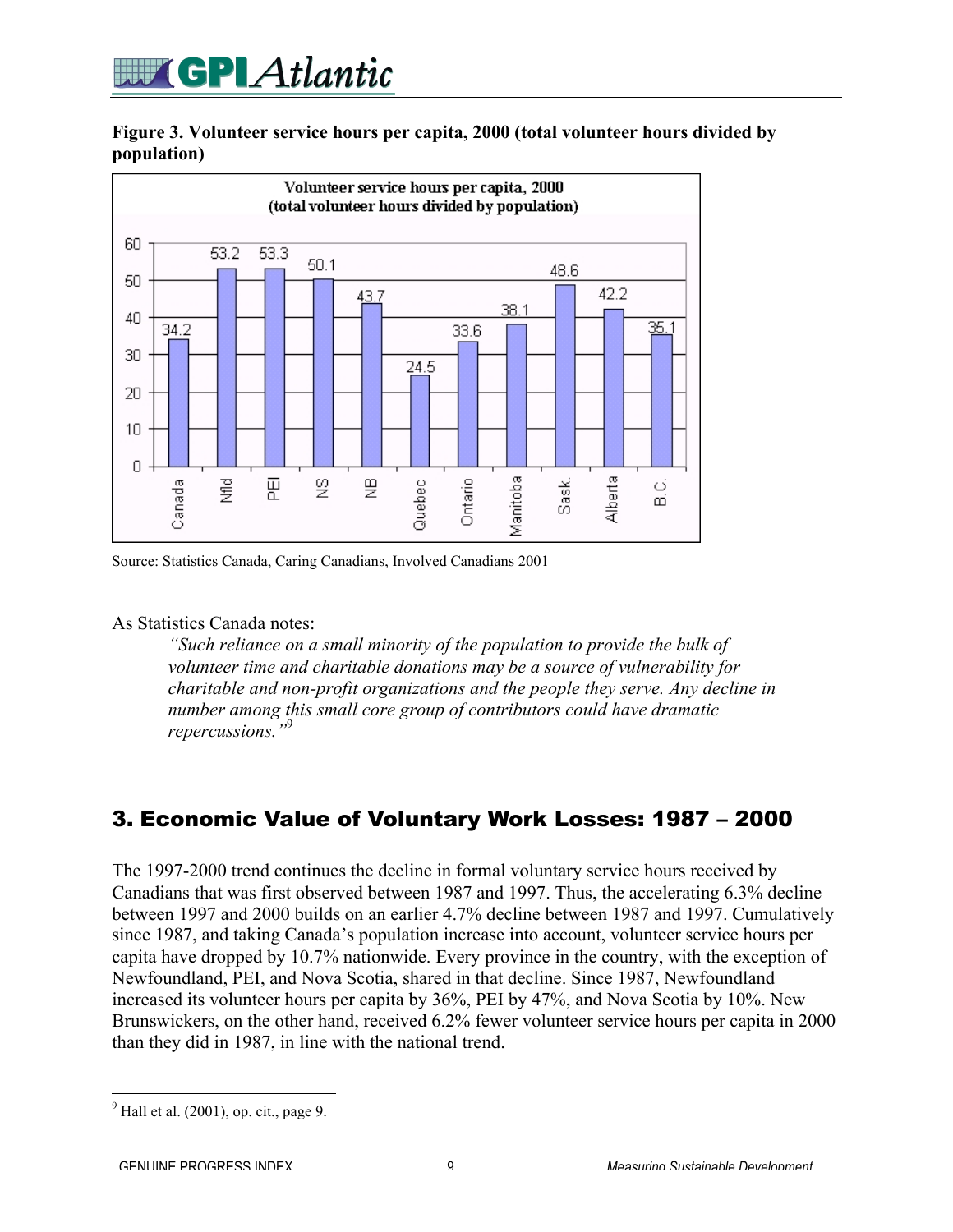# **EUT GPLAtlantic**

If volunteer work had continued to be offered through community based organizations at the same rate as in 1987, Canadians would have received the benefits of 126 million more hours of voluntary services than they actually did. What this means in practical and human terms is that the sick, elderly, and disabled are no longer receiving the same level of volunteer health support as before. The poor are receiving fewer volunteer social services; and victims of crime and abuse are receiving less support and counselling than they used to. It is harder to find volunteers to staff help lines, to organize church events, to coach sports, and direct theatre, arts and other cultural events in children's after-school and weekend programs. And it is getting harder to fundraise for charitable foundations and for hospital telethons, and to find volunteers to serve on the boards of community organizations.

Across Canada, volunteers are trying to compensate for these losses by putting in longer hours, but only in Newfoundland, PEI, Nova Scotia, and Saskatchewan have these extra hours succeeded in maintaining, and even increasing, the level of voluntary services. In the rest of Canada, there are simply fewer volunteer services than there used to be, with corresponding impacts on the health and quality of life of Canadians, and on the strength of Canada's civil society and communities.

The nationwide loss of voluntary services has economic as well as human implications. A decline in voluntary work of this magnitude can either produce an absolute loss in services, with a corresponding decline in standard of living and quality of life, *or* the lost voluntary services can be replaced for pay. "Replacement cost" valuations assess the value of the lost volunteer hours by imputing a market value to the work that volunteers do. At Statistics Canada's estimated replacement cost rate for volunteer work of \$16 an hour, the decline in formal volunteer services cost Canada more than \$2 billion in lost services in 2000.<sup>10</sup> Because voluntary work is not valued or measured in the conventional economic accounts, this \$2 billion loss does not show up in the GDP or in any other market statistics, and is presented here for the first time.

When formal and informal voluntary work are both considered, volunteers contribute the equivalent of \$53 billion worth of services to the Canadian economy; including \$2 billion in Nova Scotia, \$1.5 billion in New Brunswick, \$1.3 billion in Newfoundland; and \$300 million in PEI. This massive contribution is not counted in our economic growth statistics, and therefore remains invisible in our conventional measures of progress.

Indeed this invisibility is undoubtedly the primary reason why most policy makers are unaware of the decline in voluntary work, and why the unfolding crisis in the voluntary sector has never been debated in any legislature in the country. A 10.7% decline in the gross domestic product would be called a depression and would constitute a national emergency. Yet a decline of this magnitude in unpaid voluntary work does not register on the policy radar screen. This anomaly

<sup>&</sup>lt;sup>10</sup> Monetary values are derived using Statistics Canada's replacement cost (specialist) imputation for volunteer work, in Statistics Canada, *Households' Unpaid Work: Measurement and Valuation,* catalogue no. 13-603E, no. 3, Table A4, page 71, adjusted to 2000 dollars. For monetary valuation methodology, see Colman, Ronald (1998), *The Economic Value of Civic and Voluntary Work in Nova Scotia,* GPI Atlantic, Halifax, July, 1998, sections 5.2, pages 17-20; 7.2, pages 34-36; and 7.3, page 37. Since university graduates have a disproportionately high rate of contribution to volunteer organizations, the opportunity cost method of valuation is likely to yield a considerably higher value than the replacement cost method used here. The \$2 billion figure given here can therefore be regarded as a conservative estimate.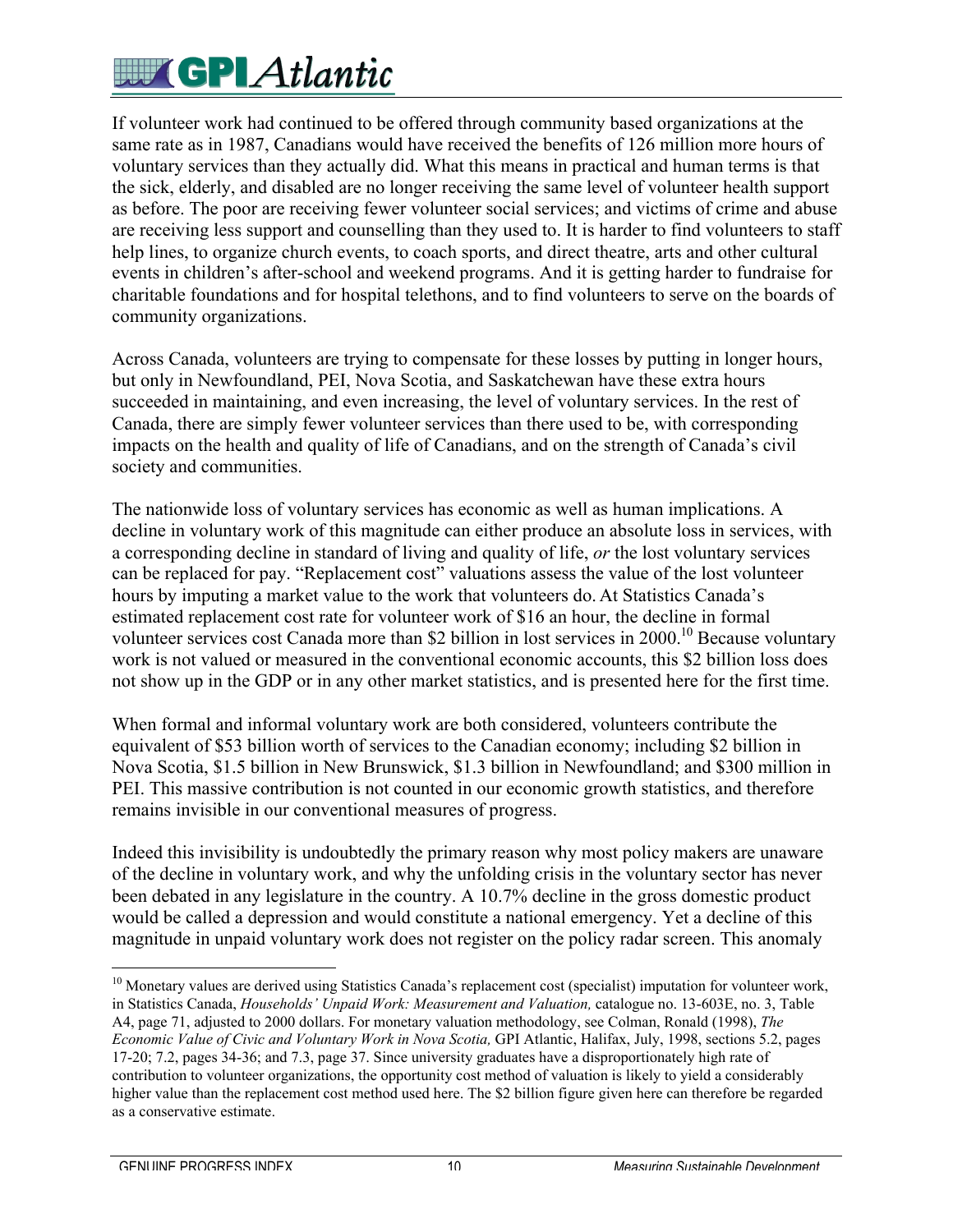# **EX GPLAtlantic**

demonstrates how powerful indicators are in determining the policy agenda of governments, and is the primary reason why the Genuine Progress Index does include the value of voluntary work as one of its core measures of progress. If voluntary work is indeed a mark of community strength and quality of life, and a vital determinant of population health, as Health Canada has stated, then urgent action is clearly needed to support and strengthen the voluntary sector and to reverse the troubling trends of the last 15 years.

#### 4. Predicting the Decline

Are the trends of the last few years unexpected? If we continue to exclude voluntary work from Canada's core measures of wellbeing and progress, then declines in volunteer services will not be predicted, and will only manifest later in a gradual, subtle, and unexplained deterioration in the health and quality of life of Canadians. If, on the other hand, voluntary work is carefully monitored in a core set of measures of progress, as the Genuine Progress Index does, then the trends of recent years are not at all surprising, and were, indeed, entirely predictable.

For example, a July 1998 GPI Atlantic report noted that university graduates have the highest rate of participation in formal volunteer work of any educational group. In Canada as a whole, 46% of university graduates volunteered for some non-profit organization, compared to 35% of those with a postsecondary certificate or diploma, 24% of those with only a high school education, and only 13% of those with less than a high school education. Statistics Canada analyses of results from the 1987 National Survey on Volunteer Activity state conclusively that "the tendency to volunteering rises with the level of education."<sup>11</sup> GPI Atlantic's own analysis of the data found that "level of education had a much greater effect on the rate of participation in formal volunteer work through organizations than it did on informal voluntary work."<sup>12</sup>

The same 1998 GPI report noted the propensity of highly educated Canadians to work increasingly long hours in their paid jobs. This occurred partly as a result of corporate and government "downsizing" in the 1990s, which led employers to retain their most highly skilled and educated employees, and to expect those remaining employees to maintain or increase levels of output. The GPI report cited a 1997 Statistics Canada study, which found that "the propensity to work overtime rises with an employee's educational attainment."<sup>13</sup> That study found 27% of university graduates working overtime, compared to 17% of those with some postsecondary

 <sup>11</sup> Duchesne, Doreen, *Giving Freely: Volunteers in Canada,* Statistics Canada, Labour Analytic Report no. 4, catalogue no. 71-535, #4, Ottawa, August, 1989; also Webber, Maryanne, Statistics Canada, Labour and Household Surveys Division, *Volunteers in Sports and Recreation*, presentation to the 16<sup>th</sup> annual conference and general meeting of the Recreation Association of Nova Scotia, November 16-19, 1989; Catano, Janis Wood, *Volunteers in Nova Scotia: A Profile of Volunteers based on the 1987 National Survey on Volunteer Activity, Profile no. 28,* Voluntary Action Directorate, Multiculturalism and Citizenship Canada, Department of the Secretary of State, Ottawa, 1989.

<sup>&</sup>lt;sup>12</sup> Colman, Ronald (1998), *The Economic Value of Civic and Voluntary Work in Nova Scotia*, GPI Atlantic, Halifax, July, 1998, pages 23-24.

<sup>&</sup>lt;sup>13</sup> Statistics Canada, *Perspectives on Labour and Income*, Winter, 1997, catalogue no. 75-001-XPE; see especially pages 5, 6, 13, 14, and 27.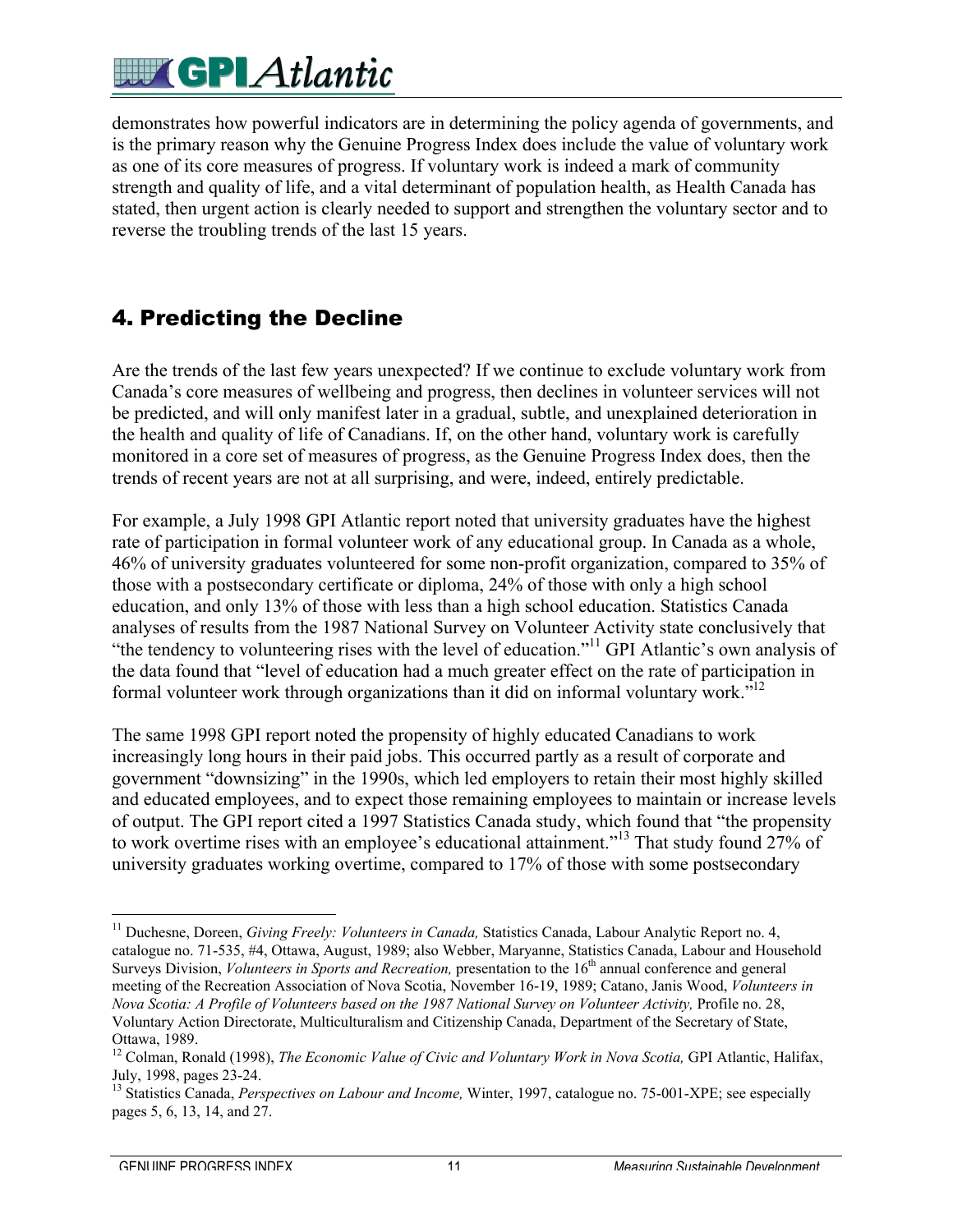## **EV GPI Atlantic**

education, 18% of those with a high school education, and just 9% of those with less than a high school education.

In short, the same highly educated group that contributed a disproportionately large share of voluntary work was found, in the late 1990s, to be working ever longer hours in the market economy. Three years before results from the 2000 national volunteer survey were released, the 1998 GPI report therefore warned:

*"Since hours are finite, there is a strong possibility that voluntary hours have decreased in proportion to the increase in work hours for the highly educated. It must be emphasized that there is currently no firm evidence of this… But the circumstantial evidence for a link between longer work hours and a potential time squeeze that may threaten the economic and social contribution of volunteer organizations is strong…*

*"From the perspective of the GPI, this example illustrates the critical importance of tracking trends in unpaid work. An increase in overtime hours in the market economy will show up as economic growth and as an increase in the GDP. At the same time, a potential cost or consequent loss of economic and social value in the volunteer sector remains invisible in the accounts…*

*"The GPI view is that it is more prudent to track such potential problems in a more comprehensive system of accounting that includes the value of civic and voluntary work. This, in turn, can function as an early warning system to enable policy makers to arrest such a potential decline in volunteer work in its early stages, and before it manifests in social problems that may produce additional costs."*<sup>14</sup>

Results from the 2000 national volunteer survey confirm these earlier GPI predictions, and are also in line with the "greying" of the Canadian population. According to Statistics Canada:

*"Although volunteer rates have declined since 1997 for each education group, the greatest decline was among those with a university education (from 48% to 39%)."*

Nor surprisingly, the 35-44 age group experienced the sharpest drop in volunteer rates. Among the volunteers who remain, also not surprisingly, Statistics Canada reported:

*"Compared with 1997, the greatest increases in average number of hours volunteered occurred among those with less than high school education."*<sup>15</sup>

By age group, older volunteers experienced the sharpest increase in average hours volunteered, with a 21-hour increase in average hours among 55-64 year olds, and a 67-hour increase among those 65 and older.

This changing composition of the volunteer work force, which partly parallels the aging of the Canadian population, in turn has implications for the skill sets available to community and nonprofit organizations, and for the kind of voluntary services they can deliver effectively.

 <sup>14</sup> Colman (1998), op. cit., pages 22 and 25.

<sup>&</sup>lt;sup>15</sup> Hall et al. (2001), op. cit., page 33.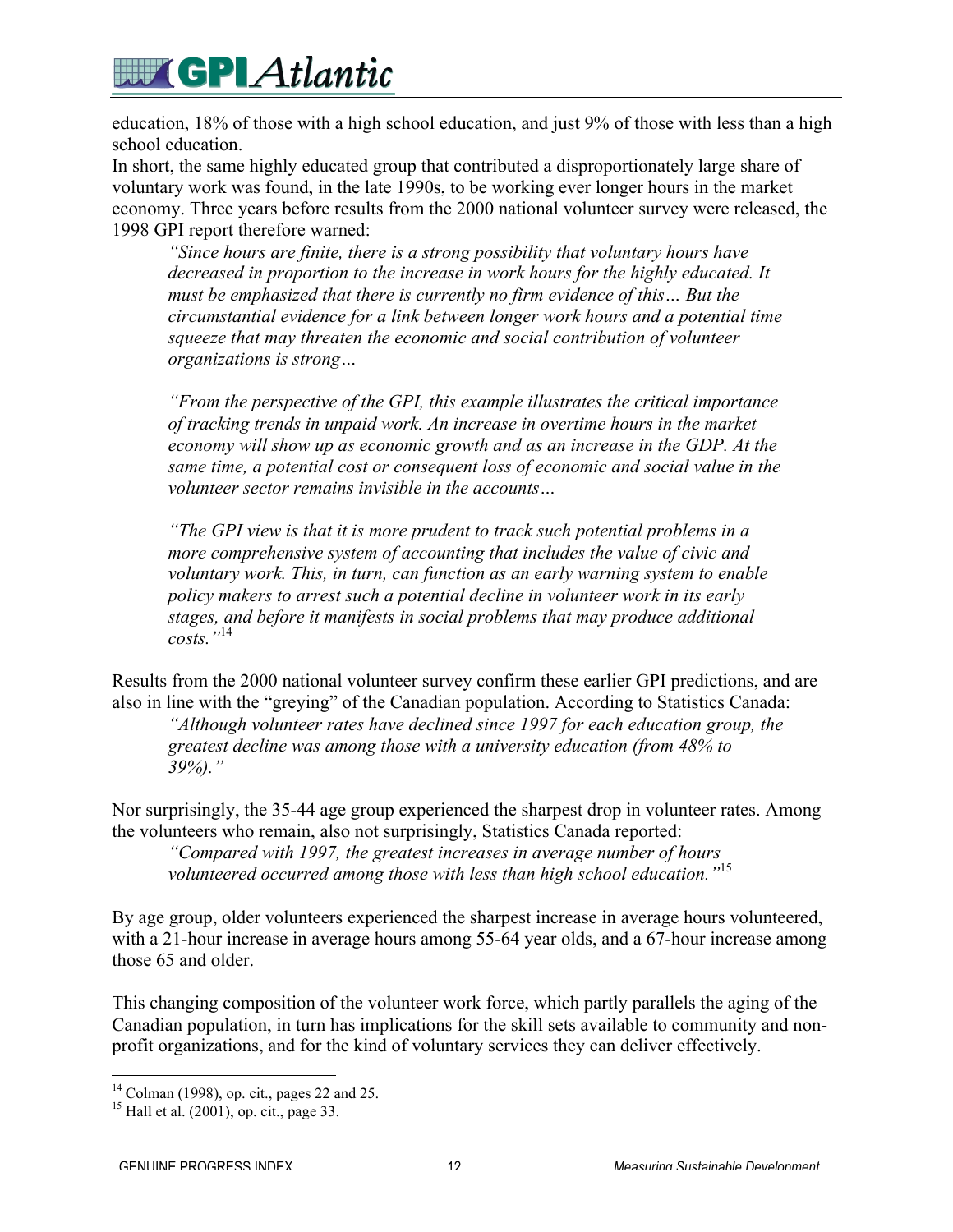# **EX GPI Atlantic**

Volunteers on the whole are older and less educated. Prime-aged, highly educated volunteers are becoming scarcer.

According to the 1998 GPI report, the "strength of the data on the connecting variables" between volunteer work and market work by educational level constituted "warning signals that the economic and social contributions of voluntary work cannot be taken for granted."<sup>16</sup> The 1998 GPI report pointed to similar dangers to the voluntary sector arising from increasing rates of time stress among women, who constitute the majority of volunteers. And this present analysis points to future dangers to the voluntary sector arising from volunteer burnout and from the increased workload that now rests on fewer volunteer shoulders.

Interestingly, the trends in voluntary work since 1987 show how the growing time crunch on Canadians, confirmed by Statistics Canada's time stress surveys,<sup>17</sup> manifests differently in distinct phases. More Canadians volunteered in 1997 than in 1987, both in absolute numbers and on a per capita basis. But Canadians were also busier and more time stressed, and so they contributed 22% fewer hours on a per volunteer basis than 10 years earlier. That trade-off, as we saw, led to a net 4.7% decline in volunteer service hours per capita, when population increases were taken into account.

The 1997-2000 trend marks a second phase in the time crunch, in which those who are most time-stressed, such as highly educated, working age people putting in longer overtime hours, simply drop out. During this second phase, the composition of the volunteer work force also changes, with fewer remaining volunteers – older, less educated, and less time-stressed – putting in longer volunteer hours. If the numbers alone are examined, without reference to these social and demographic changes, it might be argued that there is no problem, since average annual hours per volunteer in 2000 are still 15% less than they were in 1987, despite the sharp increase in hours since 1997. But in the context of growing time stress rates, an aging population, a markedly changed volunteer work force, and declining volunteer numbers, a return to 1987 conditions is not an option. The key challenges for the next phase are to prevent burn-out among the volunteers themselves, and to reduce workplace pressures and overwork, in order to coax educated and middle-aged Canadians back into the voluntary sector.

 <sup>16</sup> Colman (1998), op. cit., page 27.

<sup>&</sup>lt;sup>17</sup> Statistics Canada's 1992 and 1998 General Social Surveys asked an identical 10-question time-stress survey. Respondents classified as "extremely time stressed" by Statistics Canada are those who gave affirmative answers to seven out of the ten questions, such as "Do you consider yourself a workaholic?", "Do you worry that you don't spend enough time with your family and friends?", and "Do you feel that you're constantly under stress trying to accomplish more than you can handle?" Results revealed significantly larger percentages of Canadians being extremely time stressed in 1998 than in 1992. 1992 results are from Judith Frederick, Statistics Canada, *As time Goes By…Time Use of Canadians,* General Social Survey, catalogue no. 89-544E, pages 15-16. 1998 results are from Statistics Canada, *The Daily,* November 9, 1999, catalogue no. 11-001E, pages 2-4; and Statistics Canada, General Social Survey, Cycle 12, 1998, Housing, Family and Social Statistics Division, special tabulation.